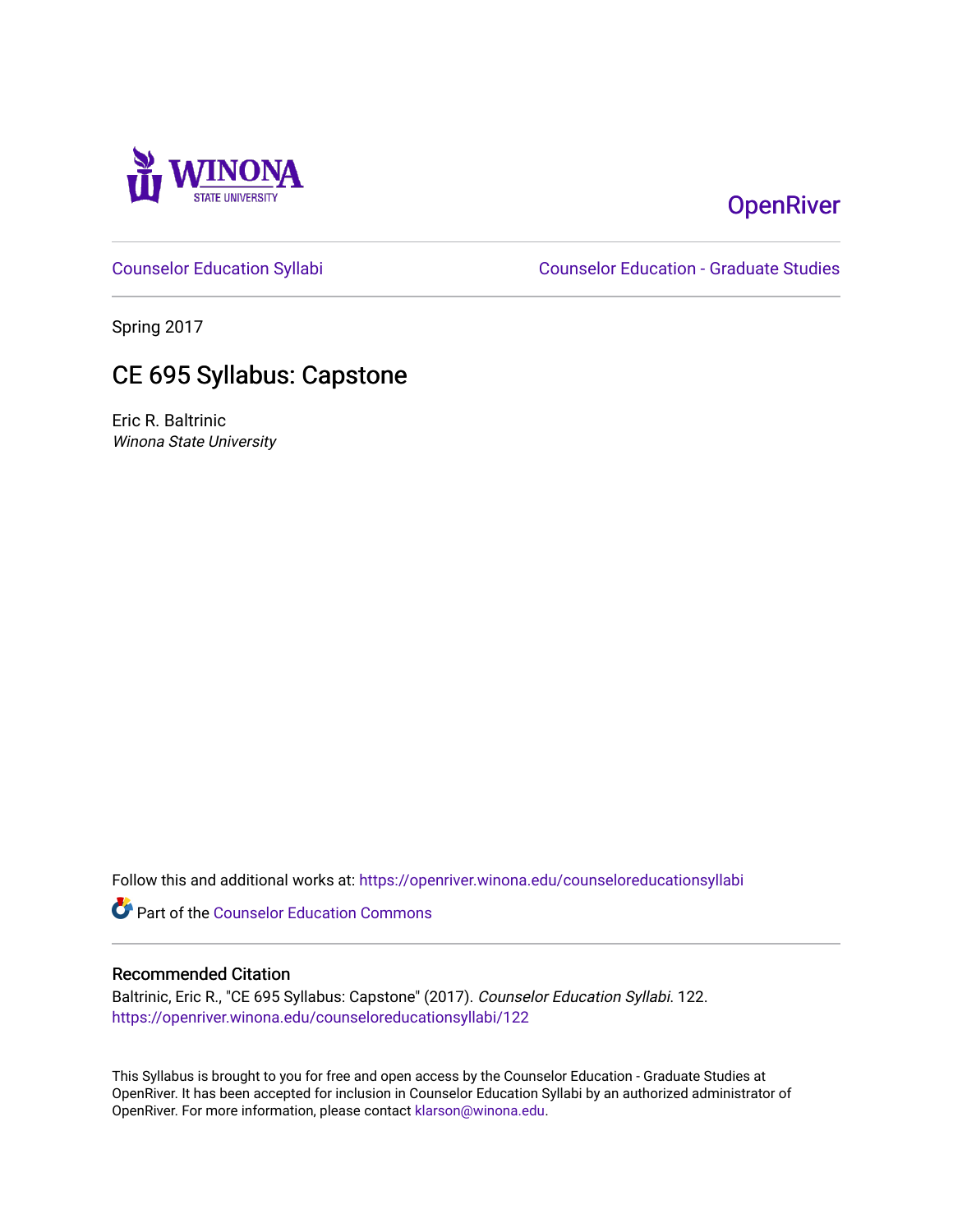| <b>Winona State University</b><br><b>Counselor Education Department</b><br><b>CE 695: Capstone</b><br><b>Semester Hours: 1</b> |                                                                                                                                                                                                                                           |  |  |
|--------------------------------------------------------------------------------------------------------------------------------|-------------------------------------------------------------------------------------------------------------------------------------------------------------------------------------------------------------------------------------------|--|--|
| <b>Course Location</b>                                                                                                         | Student self-paced independent learning with instructor advising from January to May,<br>2017                                                                                                                                             |  |  |
| <b>Instructor</b>                                                                                                              | Eric R. Baltrinic, Ph.D.                                                                                                                                                                                                                  |  |  |
|                                                                                                                                | Preferred Pronouns: He, Him, His                                                                                                                                                                                                          |  |  |
|                                                                                                                                | Preferred Title: "Dr. B" or "Dr. Baltrinic"                                                                                                                                                                                               |  |  |
| <b>Instructor Phone &amp; E-</b><br><b>Mail</b>                                                                                | (507) 457-2466; ebaltrinic@winona.edu; Skype: eric.baltrinic1                                                                                                                                                                             |  |  |
| <b>Program Website</b>                                                                                                         | https://www.winona.edu/counseloreducation/                                                                                                                                                                                                |  |  |
| <b>Instructor Office</b><br>Location                                                                                           | Gildemeister Hall, Room 116A                                                                                                                                                                                                              |  |  |
| <b>Instructor Office Hours:</b>                                                                                                | Onsite, Phone, & Virtual (Adobe Connect, Facetime, or Skype): Monday: 1:00pm—<br>5:00pm; Wednesday: 3:00pm—5:00pm; Thursday: 1:00pm—5:00pm, and by appointment<br>(during online weeks). I am not available for appointments on Tuesdays. |  |  |

## **I. COURSE PREREQUISITES**

May be taken concurrently with CE 680 - Counseling Practicum (150 clock hours) or CE 690 - Internship (600 clock hours), and a grade of B or A must be earned in the course. All prerequisite courses needed to 680 or 690 apply. Grade only (For grading details/rubric see- CED Capstone Project Manual, which was emailed to you by Dr. Fawcett).

## **II. COURSE DESCRIPTION & OBJECTIVES**

### *Course Description*

This course structures the completion of a major capstone paper in collaboration with the student's academic advisor, and serves as a transition from the role of student to that of professional.

## *CED Course Objectives*

- 1. Provide the student who is nearing completion of their graduate studies in the Counselor Education Department (CED) with the opportunity to conduct research and/or a scholarly literature review on a contemporary topic in counseling or related area that is of particular interest to them.
- 2. Provide the student with a learning experience that is individualized and supervised by a CED faculty member who has specific expertise and/or interest in the area of study selected for research by the Capstone Project student and the project supervisor.
- 3. Provide the student with an integrated learning experience in which coursework taken throughout their program of study (e.g. research and writing coursework, theories and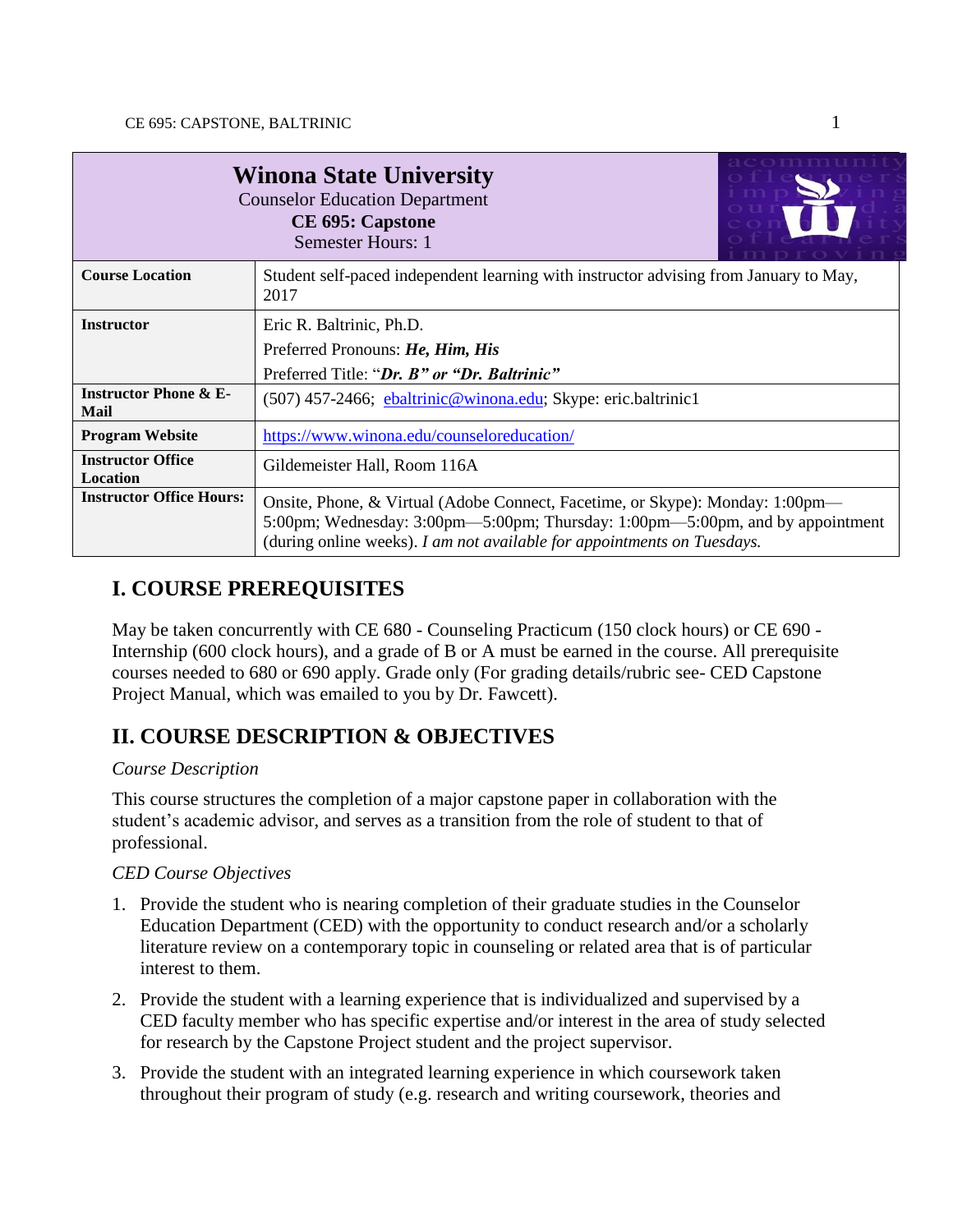techniques of counseling coursework, etc.) is synthesized and culminates in the completion of a final project that demonstrates graduate level research, writing, and scholarship skills.

- 4. Provide the student with a public venue for presenting their final Capstone Project. It is hoped the student will gain a sense of confidence and comfort with presenting their professional work in public.
- 5. Provide the student with an opportunity to demonstrate their professionalism in terms of: 1) their ability to work collaboratively with their project supervisor, 2) their ability to complete their Capstone Project in a timely manner, 3) their ability to complete graduate level research and present their finding in a professional manner, 4) their ability to utilize technology in the research and presentation of their Capstone Project, and 5) their ability to develop, write, and present research findings following current APA guidelines.

## **IV. COURSE EXPECTATIONS**

#### *Communication*

It is important to be courteous, civil, and timely when communicating with instructors. Start emails with an appropriate greeting to the individual and be mindful of using appropriate writing skills. Keep writing to the point, review before sending, and do not include offensive language, unsubstantiated accusations/assumptions, or technology slang used in text messages. I will do my best to respond to email within 24 to 48 hours- Monday through Friday. Communicate with the instructor if you are having difficulty with any aspect of this course, including meeting the aforementioned expectations.

#### *Advising*

Please note my office hours when requesting advising sessions. If you are on the Winona campus, we can schedule an in-person meeting. If you are at a distance, I prefer phone of video conference. ALL students need to confirm the topic for Capstone Projects via email before beginning their writing/research. See *Schedule* below.

#### *Capstone Paper*

All Counselor Education Department (CED) students are required to complete a synthesis project as part of their program of study. The Capstone Project generally takes the form of a comprehensive literature review of current literature in an area of interest to the student. Project planning, development, and completion is a collaborative effort between the student and their Capstone Project Supervisor. Final Capstone Projects are 15 to 35 pages in length and must follow APA writing and reference guidelines. *Please carefully read the CED Capstone Project Manual for other details.* A template for formatting your paper is posted in D2L, and was forwarded to you via email by Dr. Fawcett.

## **V. CAPSTONE REQUIRED TEXTS**

American Psychological Association. (2010). *Publication manual of the American. Psychological Association* (6th ed.). Washington, DC: Author.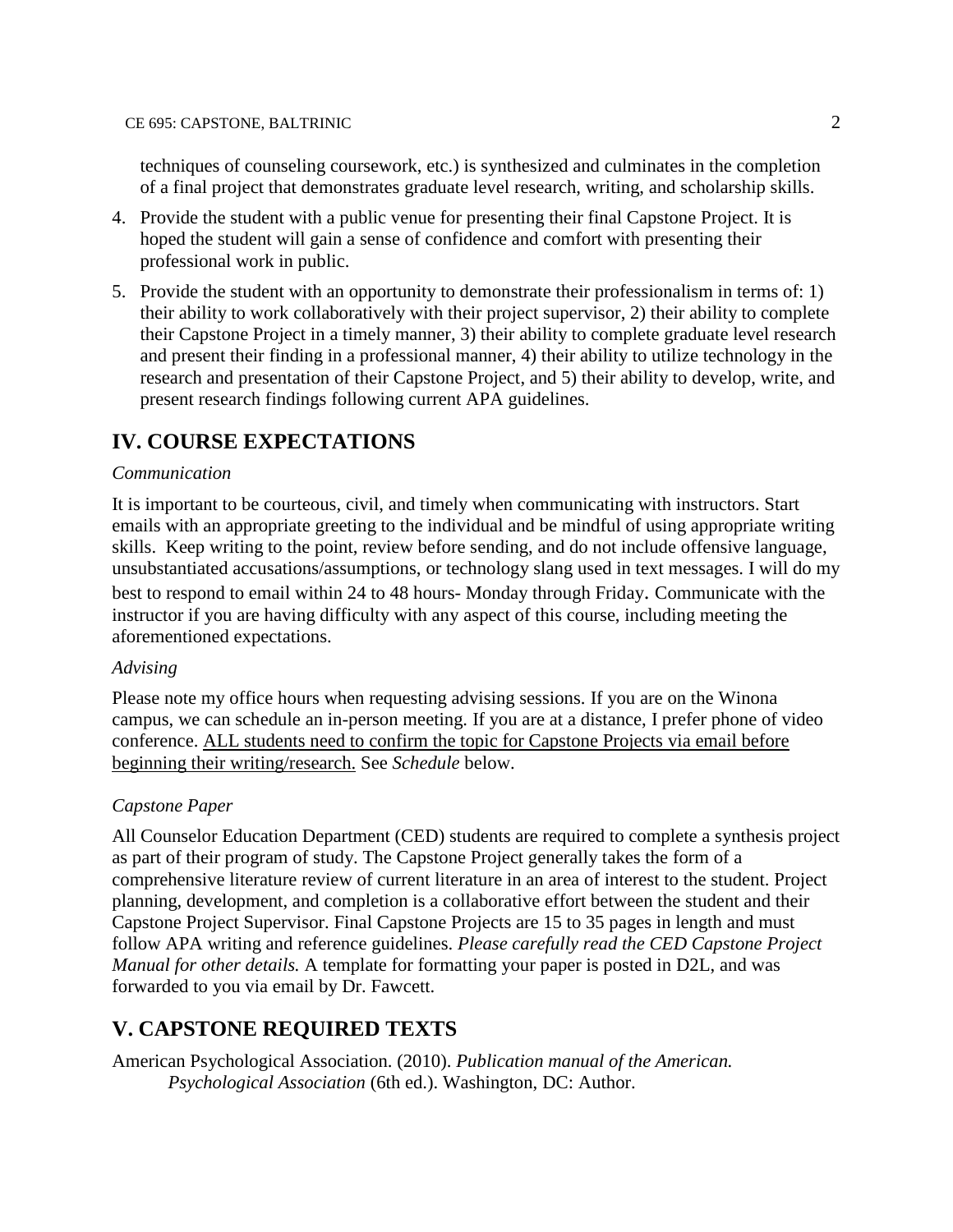### **VI. COURSE CONTENT AREAS**

The course meets the Council for the Accreditation of Counseling and Related Educational Programs (CACREP, 2009) Standards for Clinical Mental Health Counseling and School Counseling. *Content areas, student learning objectives, and the evaluation methods for CE 611are outlined below.*

| <b>2009 CACREP STANDARDS</b>                                                                                                          | <b>LOCATION OF EVALUATION</b> |
|---------------------------------------------------------------------------------------------------------------------------------------|-------------------------------|
| <b>CMHC</b><br>K.1. Understands how to critically evaluate research relevant to the<br>practice of clinical mental health counseling. | <b>Final Capstone Paper</b>   |
| K.3. Knows evidence-based treatments and basic strategies for<br>evaluating counseling outcomes in clinical mental health counseling. |                               |
| <b>SCHOOL</b><br>I.1. Understands how to critically evaluate research relevant to the<br>practice of school counseling.               | & Group Presentation          |
| I.5. Understands the outcome research data and best practices identified<br>in the school counseling research literature.             |                               |

## **V. METHODS OF INSTRUCTION**

Instructor-guided self-paced student learning; Student presentation using PowerPoint or other presentation tools to a group of faculty members and peers.

|  | <b>X. SCHEDULE</b> |
|--|--------------------|
|--|--------------------|

| Goal                                          | <b>Student Tasks</b>                                                                                                          | <b>CACREP</b><br><b>CHMC/School</b> | <b>Assignments &amp; Due Dates</b><br>Allow at 7-10 days for instructor feedback                                                                                                               |
|-----------------------------------------------|-------------------------------------------------------------------------------------------------------------------------------|-------------------------------------|------------------------------------------------------------------------------------------------------------------------------------------------------------------------------------------------|
| Select<br>Topic                               | Send the instructor an email with your<br>choice of topic for the Capstone Project.                                           | K.1., & K.3.<br>I.1., & I.5.        | Email due to instructor on $1/13/17$ by 5pm                                                                                                                                                    |
| Complete Lit<br>review                        | Research your topic, write a review of<br>the literature, and send the instructor a<br>rough draft of your literature review. | K.1., & K.3.<br>I.1., & I.5.        | Rough draft of literature review due to instructor via<br>email or D2L on 2/10/17 at 5pm                                                                                                       |
| Complete<br>Paper-rough<br>draft              | Incorporate instructor feedback from the<br>literature review into your rough draft<br>and send the instructor a rough draft. | K.1., & K.3.<br>I.1., & I.5.        | Rough draft of entire Capstone paper due to instructor<br>via email or D2L on 3/10/17 at 5pm                                                                                                   |
| Complete<br>Paper-final<br>draft              | Incorporate instructor feedback from the<br>rough draft into your final draft and send<br>the instructor a final draft.       | K.1., & K.3.<br>I.1., & I.5.        | Final draft of entire Capstone paper due to instructor via<br>email or D2L on 4/3/17 at 5pm                                                                                                    |
| Complete<br>Paper-final<br>edits/<br>approval | Incorporate instructor feedback/edits<br>into your final paper and send the final<br>revision to the instructor.              | K.1., & K.3.<br>$1.1, \& I. 5.$     | Final revisions/edits of entire Capstone paper due to<br>instructor via email or D2L on 4/24/17 at 5pm                                                                                         |
| Conduct<br>Presentation                       | Be prepared with a PowerPoint and<br>handouts (if applicable). Email the PPT<br>to the instructor for review.                 | K.1., & K.3.<br>$1.1, \& L.5.$      | Email or upload to D2L all presentation materials to<br>instructor by 5/1/17 at 5pm. Attend Capstone<br>Presentation Day on 5/3/17 from 5-8p.m. at the Winona<br>Campus – Room and details TBA |